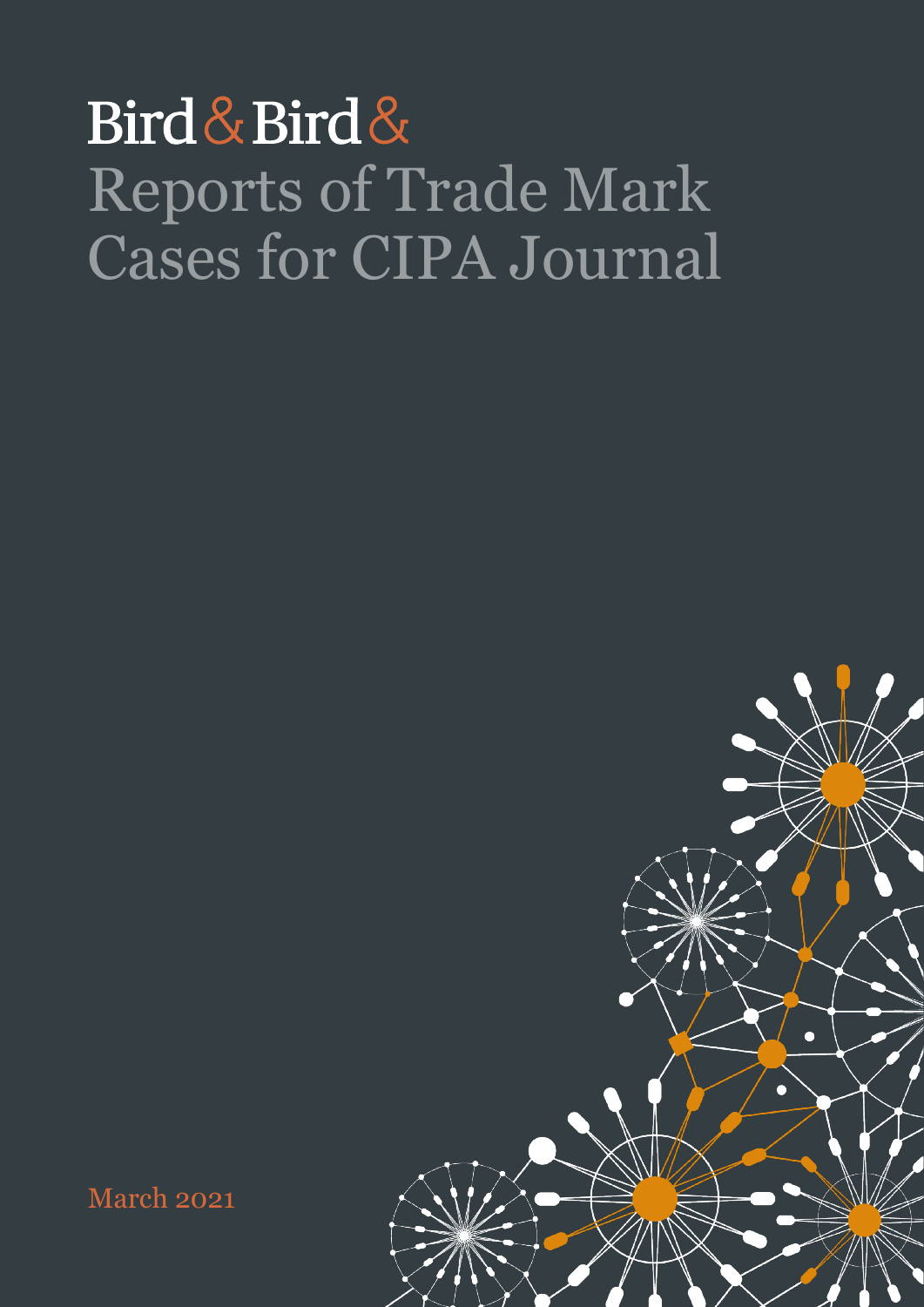# Trade mark decisions

## Decisions of the General Court (GC) and Court of Justice (CJ)

| Ref no.                                                                                                                                                                  | Application (and where applicable, earlier<br>mark)                                                                                                                                                                                                                                                           | Comment                                                                                                                                                                                                                                                                                                                                                                                                                                                                                                                                                                                                          |
|--------------------------------------------------------------------------------------------------------------------------------------------------------------------------|---------------------------------------------------------------------------------------------------------------------------------------------------------------------------------------------------------------------------------------------------------------------------------------------------------------|------------------------------------------------------------------------------------------------------------------------------------------------------------------------------------------------------------------------------------------------------------------------------------------------------------------------------------------------------------------------------------------------------------------------------------------------------------------------------------------------------------------------------------------------------------------------------------------------------------------|
| GC<br>$T-817/19$<br>Olimp<br>Laboratories sp.<br>z o.o., v EUIPO;<br><b>OmniVision GmbH</b><br>27 January 2021<br>Reg 207/2009<br><b>Reported by:</b><br>Rebekah Sellars | <b>Hydrovision</b><br>various medical related goods<br>including medical preparations<br>(5)<br><b>Hylo-Vision</b><br>dietary supplements and dietetic<br>preparations; medical and<br>veterinary preparations and<br>articles'(5)                                                                            | In opposition proceedings, the GC<br>upheld the BoA's decision that there was<br>a likelihood of confusion between the<br>marks pursuant to article $8(1)(b)$ .<br>The BoA was correct to find that the<br>marks at issue had an average degree of<br>visual similarity, a high degree of<br>phonetic similarity and were<br>conceptually similar in part for the<br>relevant public who understood the term<br>'vision'.<br>The BoA was correct to find that the<br>earlier mark had an average degree of<br>distinctiveness as a whole, even though<br>the 'vision' element had weak distinctive<br>character. |
|                                                                                                                                                                          |                                                                                                                                                                                                                                                                                                               | Therefore, given the identity between the<br>goods and the similarities between the<br>marks at issue, the BoA was correct to<br>find a likelihood of confusion.                                                                                                                                                                                                                                                                                                                                                                                                                                                 |
| Ref no.                                                                                                                                                                  | Application (and where applicable, earlier<br>mark)                                                                                                                                                                                                                                                           | Comment                                                                                                                                                                                                                                                                                                                                                                                                                                                                                                                                                                                                          |
| GC<br>$T-382/19$<br>Turk Hava Yollari<br>AO v EUIPO; Sky                                                                                                                 |                                                                                                                                                                                                                                                                                                               | In the context of invalidity proceedings<br>pursuant to article 60(1) read in<br>conjunction with article $8(1)(b)$ , the GC<br>upheld the BoA's decision that there was                                                                                                                                                                                                                                                                                                                                                                                                                                         |
|                                                                                                                                                                          |                                                                                                                                                                                                                                                                                                               |                                                                                                                                                                                                                                                                                                                                                                                                                                                                                                                                                                                                                  |
| Ltd<br>27 January 2021<br>Reg 2017/1001<br><b>Reported by:</b><br><b>Charlotte Addley</b>                                                                                | training and education services,<br>organising symposiums,<br>conferences, congresses and<br>seminars, publication services<br>for magazines, books, journals<br>and other printed matter,<br>entertainer services, film<br>production, photography,<br>production of radio and<br>television programmes (41) | a likelihood of confusion.<br>The GC agreed with the BoA that the<br>goods and services covered by the marks<br>were either identical or similar. The<br>marks at issue were visually,<br>phonetically and conceptually similar to<br>an average degree, since those marks<br>shared the word 'sky'; the addition of the<br>word 'life' did not rule out similarity.<br>Conceptually both marks referred to<br>'sky', and 'life' further defined the sky as<br>an area capable of accommodating living<br>beings, e.g. birds or passengers of a<br>flight.<br>The GC held that, in combination with              |

The invalidity action was not limited by acquiescence on the part of Sky under article 54(1). Turk Hava Yollari had not submitted sufficient evidence that Sky had been aware of their use of the SKYLIFE mark after its registration.

printed matter (16)

− education except for boarding schools and education in relation to dental services provided to dentistry

businesses; providing of training except for providing of

1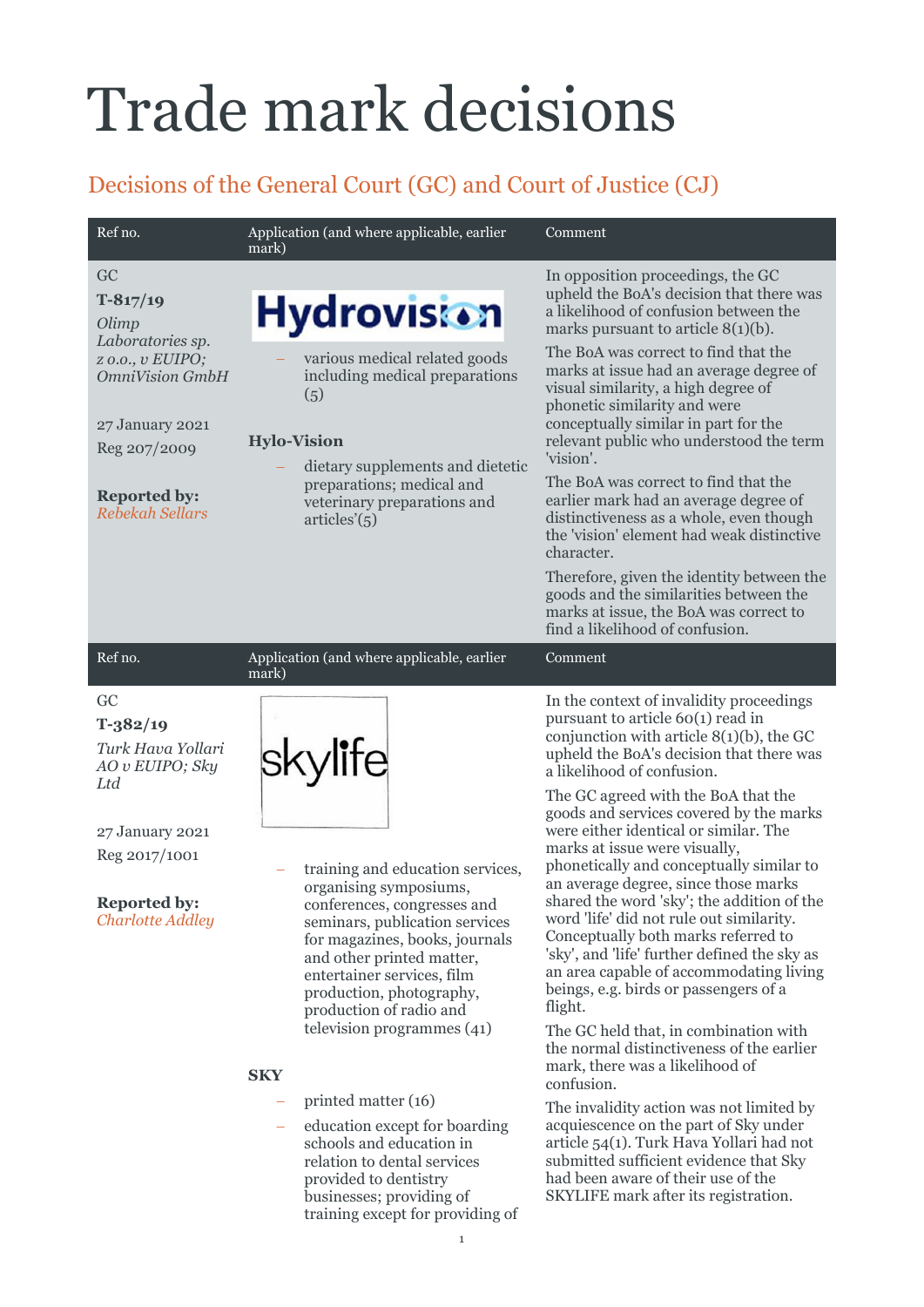#### training in relation to dental services provided to dentistry businesses; entertainment (16)

| Ref no.                                                                                                                                                              | Application (and where applicable, earlier<br>mark)                                              | Comment                                                                                                                                                                                                                                                                                                                                                                                                                                                                                                                                                                                                                                                                                                                                                                                                                                                                                                                                                                                                                                                                                                                                                                                                                                                                                                |
|----------------------------------------------------------------------------------------------------------------------------------------------------------------------|--------------------------------------------------------------------------------------------------|--------------------------------------------------------------------------------------------------------------------------------------------------------------------------------------------------------------------------------------------------------------------------------------------------------------------------------------------------------------------------------------------------------------------------------------------------------------------------------------------------------------------------------------------------------------------------------------------------------------------------------------------------------------------------------------------------------------------------------------------------------------------------------------------------------------------------------------------------------------------------------------------------------------------------------------------------------------------------------------------------------------------------------------------------------------------------------------------------------------------------------------------------------------------------------------------------------------------------------------------------------------------------------------------------------|
| GC<br>$T - 261/19$<br>Stada Arzneimittel<br>AG v EUIPO;<br>Optima Naturals<br>Srl<br>20 January 2021<br>Reg 2017/1001<br><b>Reported by:</b><br><b>Stephen Allen</b> | medicated dental rinses (5)<br><b>MAR</b><br>medicated nasal sprays (5)<br>(German registration) | In opposition proceedings, the GC<br>upheld the BoA's decision that there was<br>no likelihood of confusion under article<br>$8(1)(b)$ .<br>The GC held that as the goods covered by<br>both marks were aimed at treating<br>infections, in particular those of the<br>respiratory system, the goods covered by<br>the marks were similar to a low degree.<br>The GC also held that the earlier mark<br>had a low degree of distinctiveness<br>because the German public would have<br>understood 'mar' as referring to the sea,<br>and it was a well-known fact that nasal<br>sprays could be manufactured from sea<br>water.<br>The marks were found to be visually<br>similar to a low degree on account of the<br>mark applied for being a composite<br>mark, made of up a non-negligible<br>figurative element and the additional<br>word element 'Opti'. They were<br>phonetically similar to a low or average<br>degree at most, due to the pronunciation<br>of 'mar', and conceptually similar to an<br>average degree because 'mar' referred to<br>the sea.<br>In light of this, there was no likelihood of<br>confusion on the part of the relevant<br>German consumers, particularly because<br>that public displayed a high level of<br>attention when purchasing such<br>medicinal goods. |
| Ref no.                                                                                                                                                              | Application (and where applicable, earlier<br>mark)                                              | Comment                                                                                                                                                                                                                                                                                                                                                                                                                                                                                                                                                                                                                                                                                                                                                                                                                                                                                                                                                                                                                                                                                                                                                                                                                                                                                                |
| GC<br>$T-117/20$<br>El Corte Inglés, SA<br>v EUIPO; MKR<br>Design Srl<br>10 February 2021<br>Reg 2017/1001<br><b>Reported by:</b><br><b>Alexander Grigg</b>          | Panthé<br>clothing, headgear (25)                                                                | In opposition proceedings, the GC<br>upheld the BoA's decision that there was<br>no likelihood of confusion under article<br>$8(1)(b)$ .<br>The GC upheld the BoA's finding that the<br>marks were not visually similar due to<br>the presence of the black feline in the<br>two earlier figurative marks, which<br>obscured a significant part of the word<br>elements. Other visual differences<br>included the fonts used and the upper-<br>case letter 'P' in the second figurative<br>mark, among others points of<br>distinction.<br>The GC also agreed that the marks were<br>conceptually different, stating that the<br>mark applied for was a fanciful word<br>without any meaning, whereas the                                                                                                                                                                                                                                                                                                                                                                                                                                                                                                                                                                                              |
|                                                                                                                                                                      | stockings, socks, shirts, knitted<br>clothing and clothing in general                            | earlier marks were associated with the<br>concept of a black feline.                                                                                                                                                                                                                                                                                                                                                                                                                                                                                                                                                                                                                                                                                                                                                                                                                                                                                                                                                                                                                                                                                                                                                                                                                                   |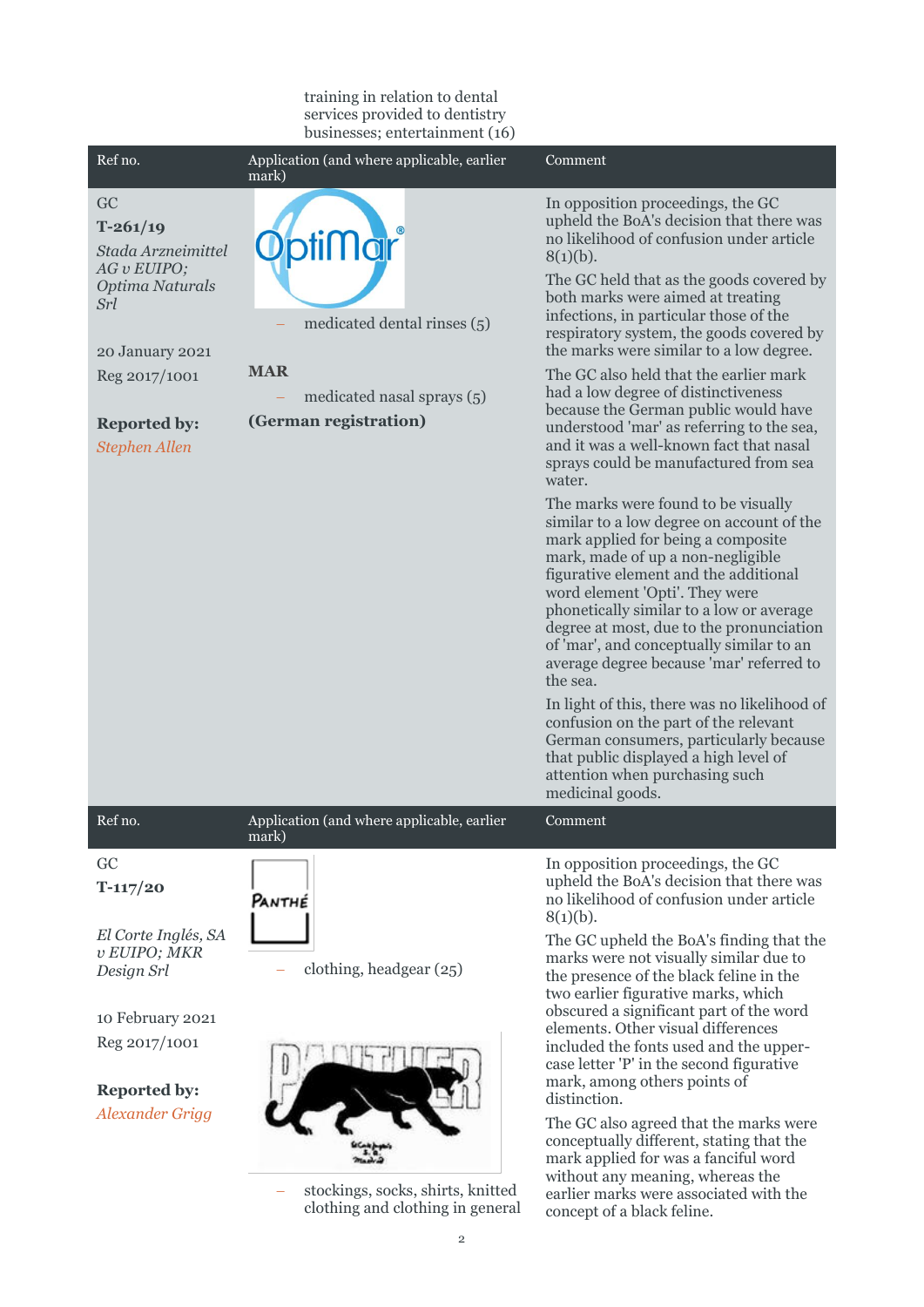for men, women and children (25)

### **(Spanish registration)**



knitwear and polo shirts (25)

However, it was held that there was a high degree of phonetic similarity, at least for those consumers who were able to identify the word 'panther' in the earlier figurative marks. This was irrespective of the fact the word elements ended differently.

Overall, the GC held that, particularly since clothing purchasing decisions were generally made visually, there was no likelihood of confusion.

| Ref no.                                                                                                                                               | Application (and where applicable, earlier<br>mark)                                                                                                                                                                                                                                                                                                                                                                                                                                                   | Comment                                                                                                                                                                                                                                                                                                                                                                                                                                                                                                                                                                                                                                                                                                                                                                                                                                                                               |
|-------------------------------------------------------------------------------------------------------------------------------------------------------|-------------------------------------------------------------------------------------------------------------------------------------------------------------------------------------------------------------------------------------------------------------------------------------------------------------------------------------------------------------------------------------------------------------------------------------------------------------------------------------------------------|---------------------------------------------------------------------------------------------------------------------------------------------------------------------------------------------------------------------------------------------------------------------------------------------------------------------------------------------------------------------------------------------------------------------------------------------------------------------------------------------------------------------------------------------------------------------------------------------------------------------------------------------------------------------------------------------------------------------------------------------------------------------------------------------------------------------------------------------------------------------------------------|
| GC<br>$T-157/20$<br>$T-153/20$<br>Gabriele<br>Bachmann v<br><b>EUIPO</b><br>10 February 2021<br>Reg 2017/2001<br><b>Reported by:</b><br>Lauren Kourie | $T-157/20$ :<br><b>LICHTYOGA</b><br>Recorded data; data carriers (9)<br>Printed matter; electrical or<br>electronic data storage devices;<br>optical devices and equipment,<br>amplifiers and correctors;<br>glasses, sunglasses and contact<br>lenses $(16)$<br>Education, entertainment and<br>sport services $(41)$<br>$T-153/20$ :<br><b>LIGHTYOGA</b><br>Recorded data; data carriers (9)<br>Printed matter; electrical or<br>electronic data storage devices;<br>optical devices and equipment, | In both cases, the GC upheld the<br>decisions of the BoA finding that the<br>marks were descriptive pursuant to<br>article $7(1)(c)$ .<br>The GC found the two components of<br>each mark, "light" and "yoga", as well as<br>their combination together,<br>automatically indicated a special sub-<br>form of yoga, which is specifically<br>practiced using properties of light (i.e.<br>using the appropriate supply of light for<br>therapeutic reasons). The GC disagreed<br>with the applicant that the marks would<br>be understood as an imaginary concept.<br>The GC held that the goods and services<br>claimed related directly to the subject,<br>function, use or purpose that the term<br>"light yoga" describes. The GC found the<br>BoA was therefore right to conclude that<br>"light yoga" was descriptive of the goods<br>and services applied for, save for a very |
| Ref no.                                                                                                                                               | amplifiers and correctors;<br>glasses, sunglasses and contact<br>lenses $(16)$<br>Clothing $(25)$<br>Education, entertainment and<br>sport services $(41)$<br>Application (and where applicable, earlier                                                                                                                                                                                                                                                                                              | limited number of terms in classes 9, 41<br>and 25.<br>The GC also stated that registration of<br>the marks would have led to a monopoly<br>of goods and services in this field of yoga<br>and would prevent other providers of<br>this form of yoga from appropriately<br>naming their service.<br>Comment                                                                                                                                                                                                                                                                                                                                                                                                                                                                                                                                                                           |
|                                                                                                                                                       | mark)                                                                                                                                                                                                                                                                                                                                                                                                                                                                                                 |                                                                                                                                                                                                                                                                                                                                                                                                                                                                                                                                                                                                                                                                                                                                                                                                                                                                                       |
| GC<br>$T-329/19$<br>12seasons GmbH v<br><b>EUIPO</b>                                                                                                  | ∆ BE EDGY V<br><b>BERLIN</b>                                                                                                                                                                                                                                                                                                                                                                                                                                                                          | In invalidity proceedings, the GC upheld<br>the BoA's decision that there was a<br>likelihood of confusion with an earlier<br>French word mark under article $8(1)(b)$ .                                                                                                                                                                                                                                                                                                                                                                                                                                                                                                                                                                                                                                                                                                              |
| 20 January 2021<br>Reg 207/2009<br><b>Reported by:</b><br>Emma Ikpe                                                                                   | Goods made of leather and<br>imitations of leather, namely<br>briefcases, beach bags, wallets,<br>shopping bags, handbags, bags;<br>trunks and travelling bags (18)                                                                                                                                                                                                                                                                                                                                   | The BoA was correct in determining 'BE<br>EDGY' formed the dominant part of the<br>mark; 'BERLIN' likely being perceived as<br>a place of origin and the triangles as<br>decorative features. Further, the co-<br>dependent word 'edgy' shared its first<br>two letters with the earlier word mark.<br>The BoA had therefore been correct                                                                                                                                                                                                                                                                                                                                                                                                                                                                                                                                             |
|                                                                                                                                                       | 3                                                                                                                                                                                                                                                                                                                                                                                                                                                                                                     |                                                                                                                                                                                                                                                                                                                                                                                                                                                                                                                                                                                                                                                                                                                                                                                                                                                                                       |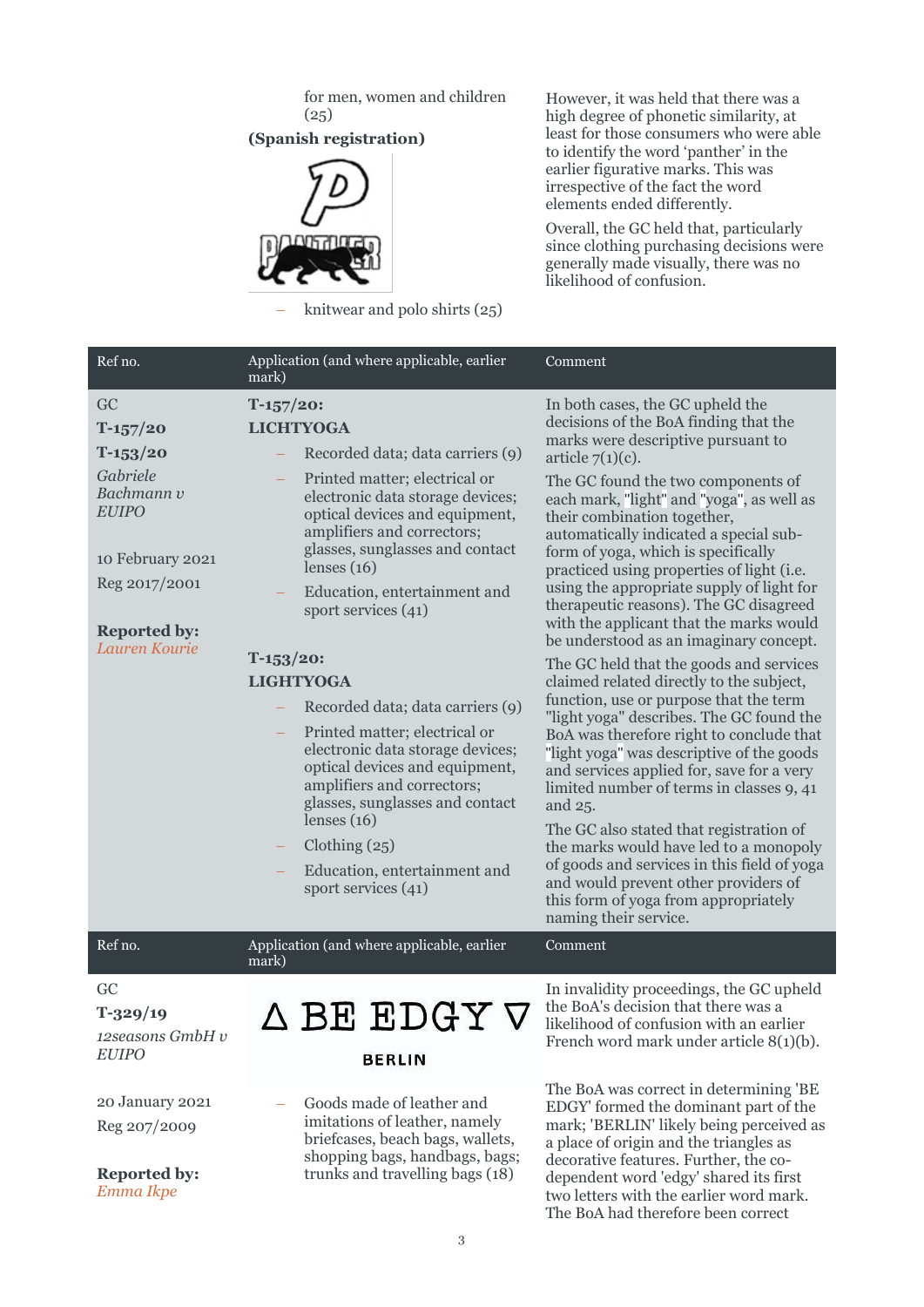− Clothing, in particular belts; footwear, in particular insoles; headgear (25)

#### **EDJI**

Various goods and services in classes 9, 14, 18, 25 and 35

#### **(French registration)**

when finding that the signs were visually similar to an average degree at most.

Regarding the phonetic comparison, the signs at issue were similar to at least an average degree, despite the preceding 'BE' in the mark applied for, because the signs would be pronounced identically in French or in a very similar way. They were also conceptually similar because the earlier mark had no specific meaning in French.

| Ref no.                                                                                                               | Application (and where applicable, earlier<br>mark)                                                                                                                                                                                                                                                                                                                                                                                                                                    | Comment                                                                                                                                                                                                                                                                                                                                                                                                                                                                                                                                                                                                                                                                                                                                                                                                                                                                                           |
|-----------------------------------------------------------------------------------------------------------------------|----------------------------------------------------------------------------------------------------------------------------------------------------------------------------------------------------------------------------------------------------------------------------------------------------------------------------------------------------------------------------------------------------------------------------------------------------------------------------------------|---------------------------------------------------------------------------------------------------------------------------------------------------------------------------------------------------------------------------------------------------------------------------------------------------------------------------------------------------------------------------------------------------------------------------------------------------------------------------------------------------------------------------------------------------------------------------------------------------------------------------------------------------------------------------------------------------------------------------------------------------------------------------------------------------------------------------------------------------------------------------------------------------|
| GC<br>$T - 253/20$<br>Oatly AB v EUIPO<br>20 January 2021<br>Reg 2017/1001<br><b>Reported by:</b><br>Carina Rodriguez | <b>IT'S LIKE MILK BUT MADE FOR</b><br><b>HUMANS</b><br>dairy substitutes; milk<br>substitutes; milk substitutes<br>containing oats; oat milk; dairy<br>substitutes cheese products (29)<br>oat-based cake mixes, oat-based<br>biscuit mixes; pancakes; waffles;<br>pancake batter; oat-based<br>pancakes; oat-based waffles;<br>oat-based pancake batter; oat-<br>based liquid batter for making<br>pancakes (30)<br>preparations for making<br>beverages; oat-based beverages<br>(32) | The GC annulled the BoA's decision that<br>the mark was devoid of any distinctive<br>character under article $7(1)(b)$ .<br>The GC held that the <i>word "but"</i> in the<br>middle of the mark caused consumers to<br>perceive an opposition between the first<br>part of the mark and the second part of<br>the mark. The result was that the mark<br>called into question the commonly<br>accepted idea that milk is a key element<br>of the human diet. Consequently, the<br>mark conveyed a message that was easy<br>to remember and was capable of<br>distinguishing Oatly's goods from other<br>goods.<br>The GC also held that the BoA wrongly<br>disregarded the evidence put forward by<br>Oatly showing the relevant public's<br>perception of the mark in territories of<br>the EU (including Denmark, the<br>Netherlands, Finland and Sweden)<br>where English is widely understood. |

### **Service out of the jurisdiction**

#### *Lyle & Scott Ltd v American Eagle Outfitters, Inc\** **(Miles J; [2021] EWHC 90 (Ch); 20 January 2021)**

*In a claim concerning breach of contract and passing off, where the former concerned a contract whose governing law was that of Pennsylvania, Miles J explored the factors which should be considered when deciding whether the courts of England and Wales were the most appropriate forum for bringing a claim. In the result, he dismissed the application to set aside an order permitting the claim to be served out of the jurisdiction. Zara Dheera reports.*

#### Facts

Both Lyle & Scott and American Eagle use a branded flying eagle image on their clothing (see below).

L & S's Eagle

 $AE's$  eagle

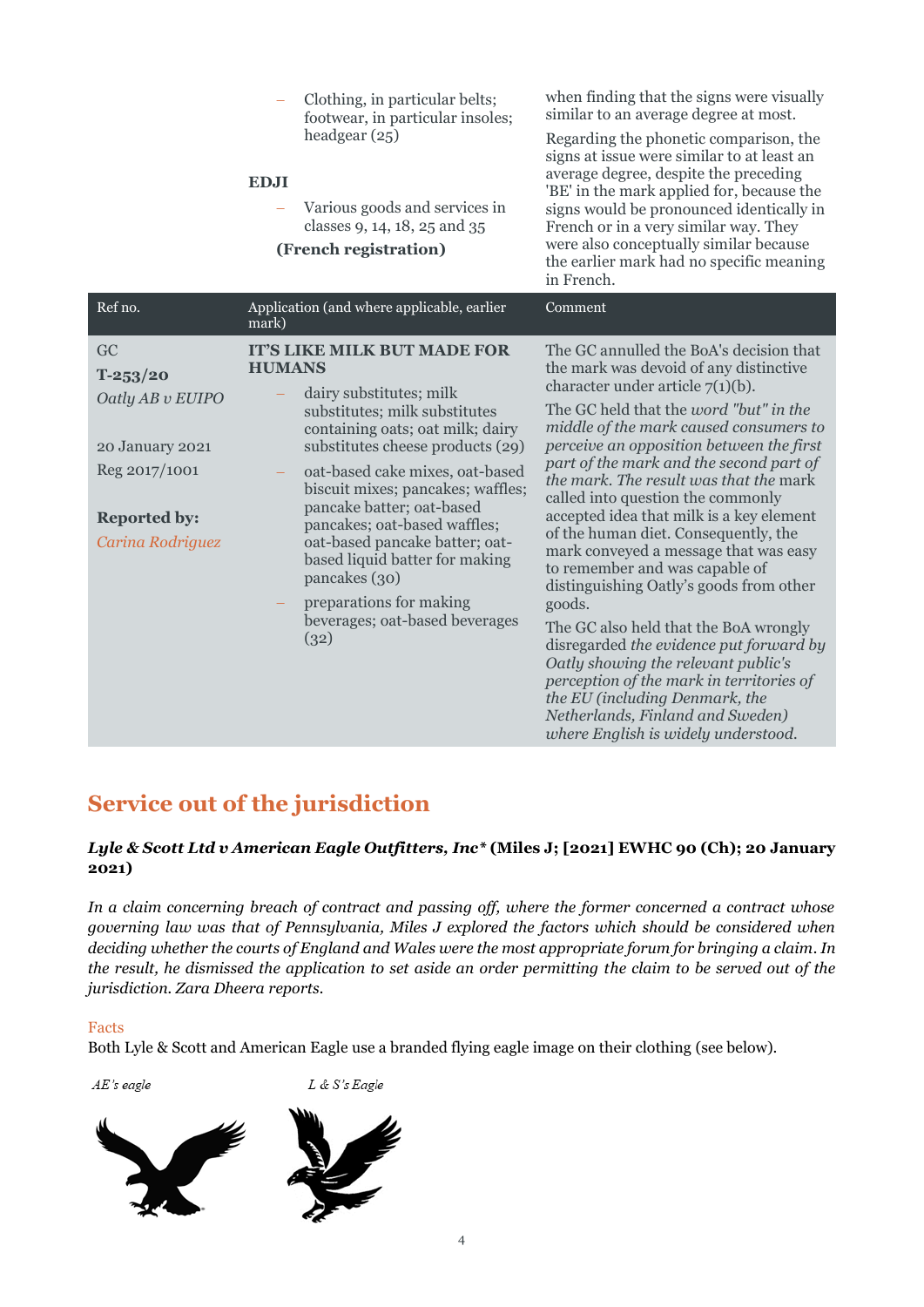In 2005, Lyle & Scott became aware of American Eagle's sale of goods in the UK and EU bearing the American Eagle device. Lyle & Scott argued that American Eagle had infringed its registered trade mark rights in the UK and EU, and that the use of the eagle device could confuse customers. The parties' representatives met in London to negotiate use of the eagle image, and a hand-written memorandum was drawn up, setting out an agreement that, among other terms, American Eagle would sell clothing featuring the branded device only in American Eagle Outfitters stores, or stores within stores, or on its website.

After the meeting, the parties exchanged various draft agreements, however negotiations broke down without an agreed text. American Eagle argued that the written memorandum constituted a valid and binding agreement, and sought a declaration in the Pennsylvania District Court for specific performance that American Eagle's use of its eagle logo would not infringe Lyle & Scott's US trade marks. American Eagle were successful, and Lyle & Scott appealed. On appeal, The United States Court of Appeals for the 3rd Circuit upheld the decision of the judge that the memorandum constituted a valid and binding agreement.

Lyle & Scott discovered in May 2020 that American Eagle were selling clothing with the American Eagle device via third-party UK online retailers ASOS and Zalando, giving rise to a breach of contract and passing off claim. On 4 August 2020, Lyle & Scott served the claim out of the jurisdiction in Pennsylvania, having been granted permission by Master Clark. American Eagle applied to set aside the order.

#### Serving the claim form out of the jurisdiction

The relevant principles to be applied when seeking permission to serve a claim out of the jurisdiction are set out in CPR 6.37 and are as follows:

- a) That there is a serious issue to be tried on the merits (the first limb);
- b) That there is a good arguable case falling within one of the jurisdictional gateways (the second limb); and
- c) The courts of England and Wales are clearly or distinctly the appropriate forum for the trial of the dispute, and in all the circumstances the court should exercise its discretion to permit service of the proceedings out of the jurisdiction (the third limb).

The first limb was satisfied; Miles J concluded that the two images were closely similar and that there was potential for confusion between them.

Lyle & Scott identified four separate jurisdictional gateways, none of which required further comment from the Court and as such the second limb was not in issue.

Miles J went on to discuss whether the courts of England and Wales were the appropriate forum. A variety of factors went into deciding that this limb was satisfied as follows.

#### Governing law under Rome II

Miles J found that it was likely that the governing law would be English Law. He found that the passing off claim fell within Article 6(2) of Rome II (unfair competition) rather than Article 8 (infringement of intellectual property rights rights). His reasoning was the that Recital 26 of Rome II gave examples of the "rights" that Article 8 is concerned with, which included copyright and related rights including the *sui generis* right for the protection of databases. Miles J held that the cause of action in a passing off claim was not an intellectual property right since the cause of action protected the goodwill of traders and goodwill was not an intellectual property right. Rather, such an action for passing off fell more readily under Article 6.

He further held that the act of unfair competition affected a specific competitor, namely Lyle & Scott and consequently the general rules on the applicable law under Article 4 applied. American Eagle argued that the passing off claim fell under Article 4(3) and that the tort was manifestly more closely connected with the state of Pennsylvania because of the pre-existing relationship between the parties. However, Miles J disagreed, holding that, *inter alia*, the passing off claim itself did not arise under the agreement between the parties, rather the claim concerned goodwill with the jurisdiction of the Court and alleged infringements within the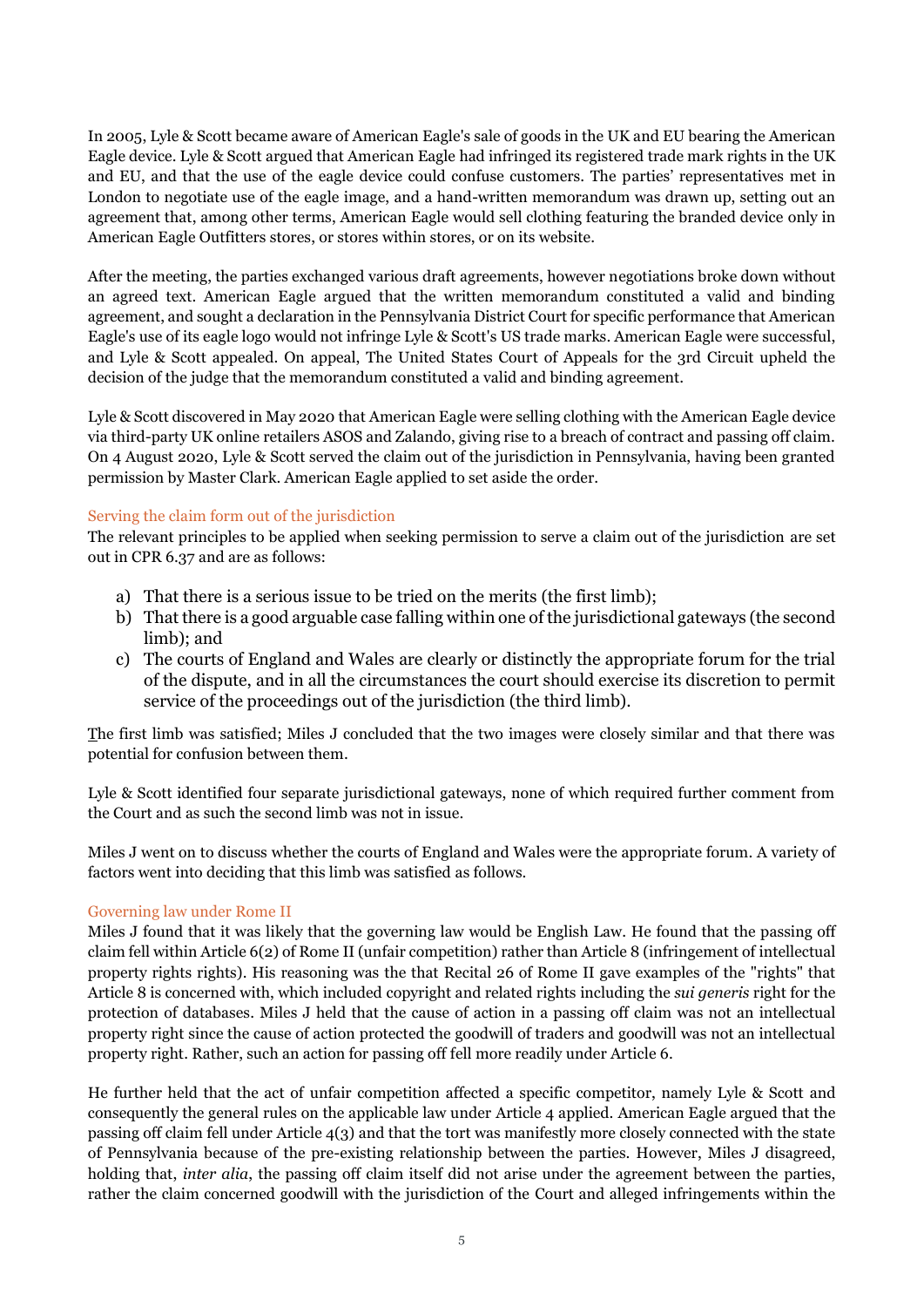jurisdiction. Accordingly, the default rule in Article 4(1) applied; the governing law was probably (and by some distance) English law.

#### Interplay between passing off and breach of contract claim

Miles J held that there were two different governing laws for the two parts of the claim; the contact claims were governed by the law of Pennsylvania and the passing off claim was governed by English law. Miles J considered that the governing law of the contract between the parties was a feature pointing away from this jurisdiction but that the significance of this should not be overstated. Miles J agreed with Lyle & Scott that that the English Court would have relatively little difficulty understanding the relevant principles of Pennsylvanian law. Furthermore the "weightiest" feature of the case was that it concerned a claim for passing off in which relief was sought in the form of injunctive relief in the UK. Accordingly, the features relating to the passing off claim outweighed the main feature of the case which favoured Pennsylvania, namely the governing law of the contract claims and American Eagle's application was dismissed.

The reported cases marked \* can be found at http://www.bailii.org and the CJ and GC decisions can be found at http://curia.euro pa.eu/jcms/jcms/j\_6/hom